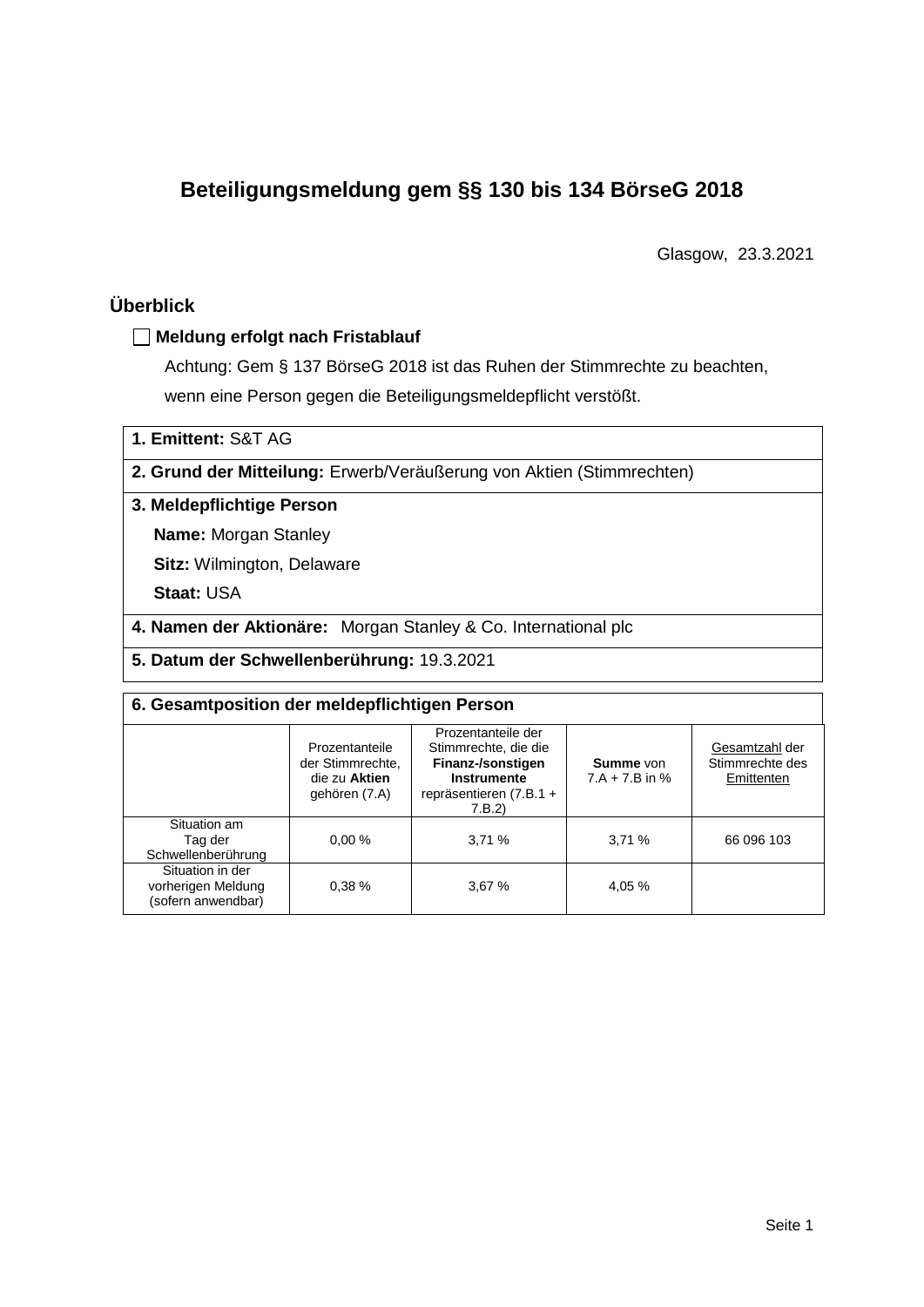## **Details**

### **7. Details über die gehaltenen Instrumente am Tag der Berührung der Schwelle:**

| A: Stimmrechte, die zu Aktien gehören |                                           |                                      |                                           |                                      |  |  |  |
|---------------------------------------|-------------------------------------------|--------------------------------------|-------------------------------------------|--------------------------------------|--|--|--|
|                                       | Anzahl der Stimmrechte                    |                                      | Prozentanteil der Stimmrechte             |                                      |  |  |  |
| <b>ISIN der Aktien</b>                | <b>Direkt</b><br>$(S$ 130 BörseG<br>2018) | Indirekt<br>$(S$ 133 BörseG<br>2018) | <b>Direkt</b><br>$(S$ 130 BörseG<br>2018) | Indirekt<br>$(S$ 133 BörseG<br>2018) |  |  |  |
| AT0000A0E9W5                          | 0                                         | 546                                  | 0.00%                                     | 0.00%                                |  |  |  |
| Subsumme A                            | 546                                       |                                      | 0.00%                                     |                                      |  |  |  |

| B 1: Finanzinstrumente / sonstige Instrumente gem § 131 Abs 1 Z 1 BörseG 2018                       |              |                |                                                         |                                  |  |  |
|-----------------------------------------------------------------------------------------------------|--------------|----------------|---------------------------------------------------------|----------------------------------|--|--|
| Art des Instruments                                                                                 | Verfalldatum | Ausübungsfrist | Anzahl der Stimmrechte<br>die erworben werden<br>können | Prozentanteil der<br>Stimmrechte |  |  |
| Right of recall over<br>at any time<br>at any time<br>2 125 436<br>securities lending<br>agreements |              |                |                                                         |                                  |  |  |
|                                                                                                     |              | Subsumme B.1   | 2 125 436                                               | 3.22%                            |  |  |

| B 2: Finanzinstrumente / sonstige Instrumente gem § 131 Abs 1 Z 2 BörseG 2018 |                                     |                |                                    |                           |                                     |  |
|-------------------------------------------------------------------------------|-------------------------------------|----------------|------------------------------------|---------------------------|-------------------------------------|--|
| Art des<br>Instruments                                                        | Verfalldatum                        | Ausübungsfrist | Physisches oder<br>Cash Settlement | Anzahl der<br>Stimmrechte | Prozentanteil<br>der<br>Stimmrechte |  |
| <b>Equity Swap</b>                                                            | 21.01.2022                          | at any time    | Cash                               | 324 427                   | 0.49%                               |  |
| <b>Retail Structured</b><br>Product                                           | From<br>06.08.2068 to<br>19.09.2068 | at any time    | Cash                               | 3 0 4 5                   | 0.00%                               |  |
|                                                                               |                                     |                | Subsumme B.2                       | 327 472                   | 0.50%                               |  |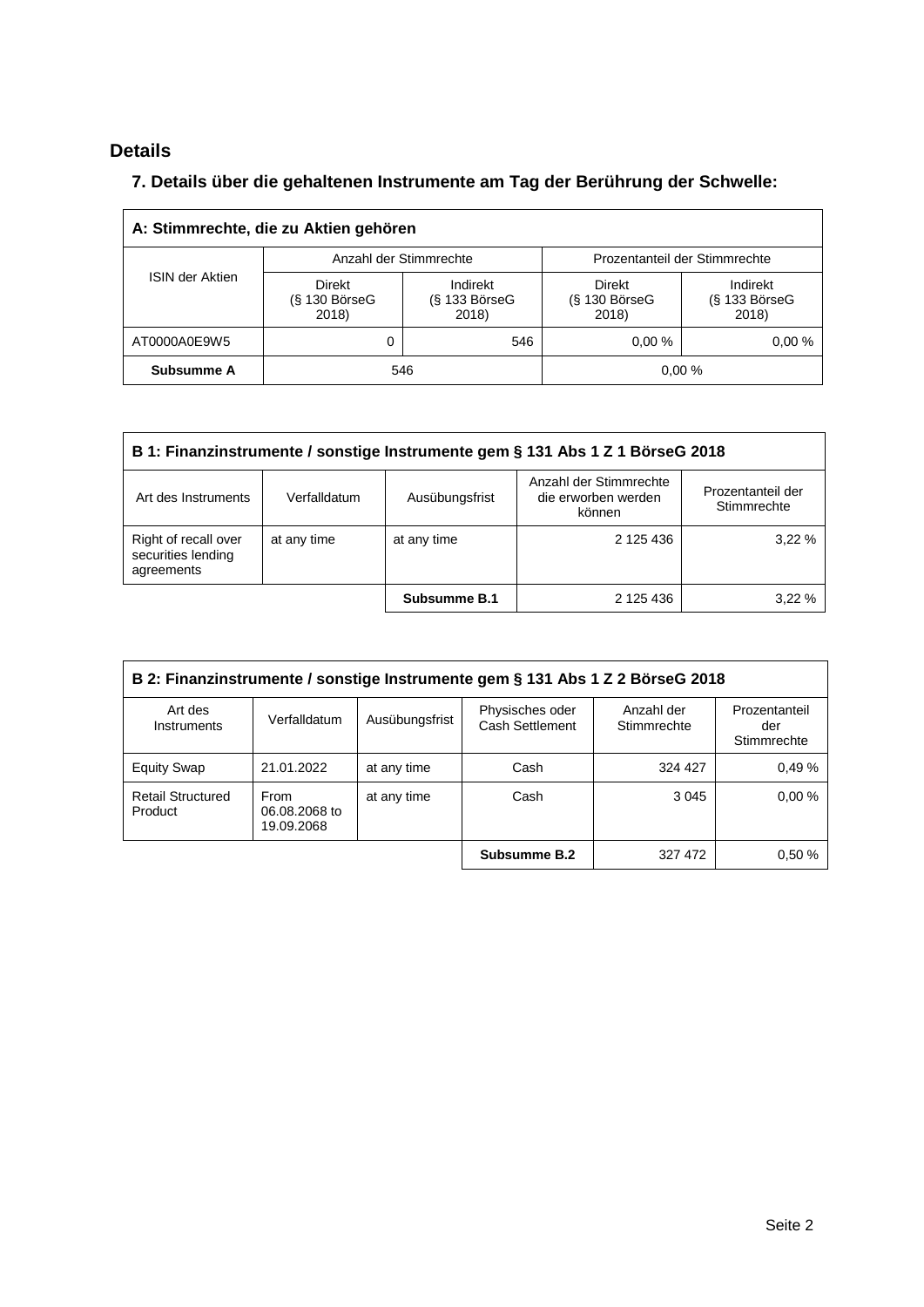#### **8. Information in Bezug auf die meldepflichtige Person:**

Die meldepflichtige Person (Punkt 3) wird nicht von einer natürlichen/juristischen Person kontrolliert und kontrolliert auch keine andere Person, die direkt oder indirekt Instrumente am Emittenten hält.

 $\boxtimes$  Volle Kette der kontrollierten Unternehmen, über die die Stimmrechte und/oder Finanz-/sonstigen Instrumente gehalten werden, beginnend mit der obersten kontrollierenden natürlichen oder juristischen Person:

| Ziffer         | <b>Name</b>                                      | Direkt kontrolliert<br>durch Ziffer | Direkt gehaltene<br>Stimmrechte in<br>Aktien (%) | Direkt gehaltene<br>Finanz-<br>/sonstige<br>Instrumente $(\%)$ | <b>Total</b> von beiden<br>$(\% )$ |
|----------------|--------------------------------------------------|-------------------------------------|--------------------------------------------------|----------------------------------------------------------------|------------------------------------|
| 1              | Morgan Stanley                                   |                                     |                                                  |                                                                |                                    |
| $\overline{2}$ | Morgan Stanley<br>Capital<br>Management,<br>LLC  |                                     |                                                  |                                                                |                                    |
| 3              | Morgan Stanley<br>Domestic<br>Holdings, Inc.     | 2                                   |                                                  |                                                                |                                    |
| 4              | Morgan Stanley<br>& Co. LLC                      | 3                                   | 0,00%                                            | 1,72 %                                                         | 1,72 %                             |
| 5              | Morgan Stanley<br>International<br>Holdings Inc. | 1                                   |                                                  |                                                                |                                    |
| 6              | Morgan Stanley<br>International<br>Limited       | 5                                   |                                                  |                                                                |                                    |
| 7              | Morgan Stanley<br>Investments<br>(UK)            | 6                                   |                                                  |                                                                |                                    |
| 8              | Morgan Stanley<br>& Co.<br>International plc     | 7                                   | 0,00%                                            | 1,99 %                                                         | 1,99 %                             |
|                |                                                  |                                     |                                                  |                                                                |                                    |

#### **9. Im Falle von Stimmrechtsvollmacht**

Datum der Hauptversammlung: -

Stimmrechtsanteil nach der Hauptversammlung: - entspricht - Stimmrechten

#### **10. Sonstige Kommentare:**

-

Glasgow am 23.3.2021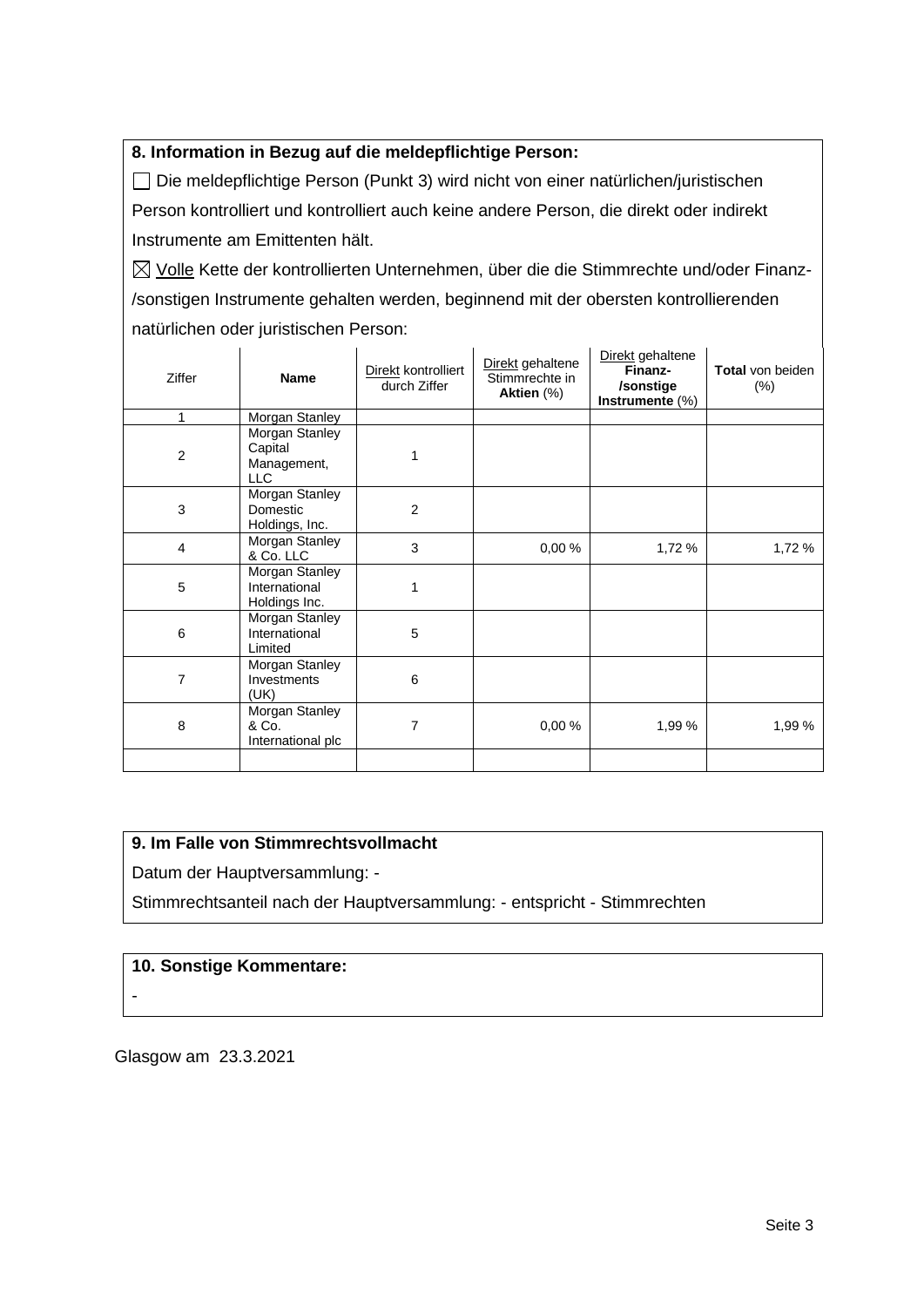# **Major holdings notification pursuant to Sec. 130 to 134 BörseG 2018**

Glasgow, 23.3.2021

#### **Overview**

#### **Notification made after deadline**

Caution: In case of violations of major holdings notification rules, please pay attention to Section 137 BörseG 2018 (Suspension of voting rights)

- **1. Issuer:** S&T AG
- **2. Reason for the notification:** Acquisition or disposal of voting rights

#### **3. Person subject to notification obligation**

**Name:** Morgan Stanley

**City:** Wilmington, Delaware

**Country:** USA

**4. Name of shareholder(s):** Morgan Stanley & Co. International plc

**5. Date on which the threshold was crossed or reached:** 19.3.2021

#### **6. Total positions**

|                                                                                | % of voting rights<br>attached to<br>shares $(7.A)$ | % of voting rights<br>through<br>financial/other<br>instruments $(7.B.1 +$<br>7.B.2 | <b>Total</b> of both in %<br>$(7.A + 7.B)$ | Total number of<br>voting rights of<br>issuer |
|--------------------------------------------------------------------------------|-----------------------------------------------------|-------------------------------------------------------------------------------------|--------------------------------------------|-----------------------------------------------|
| Resulting situation on the<br>date on which threshold<br>was crossed / reached | 0.00%                                               | 3,71%                                                                               | 3,71%                                      | 66 096 103                                    |
| Position of previous<br>notification (if applicable)                           | 0.38%                                               | 3,67%                                                                               | 4.05 %                                     |                                               |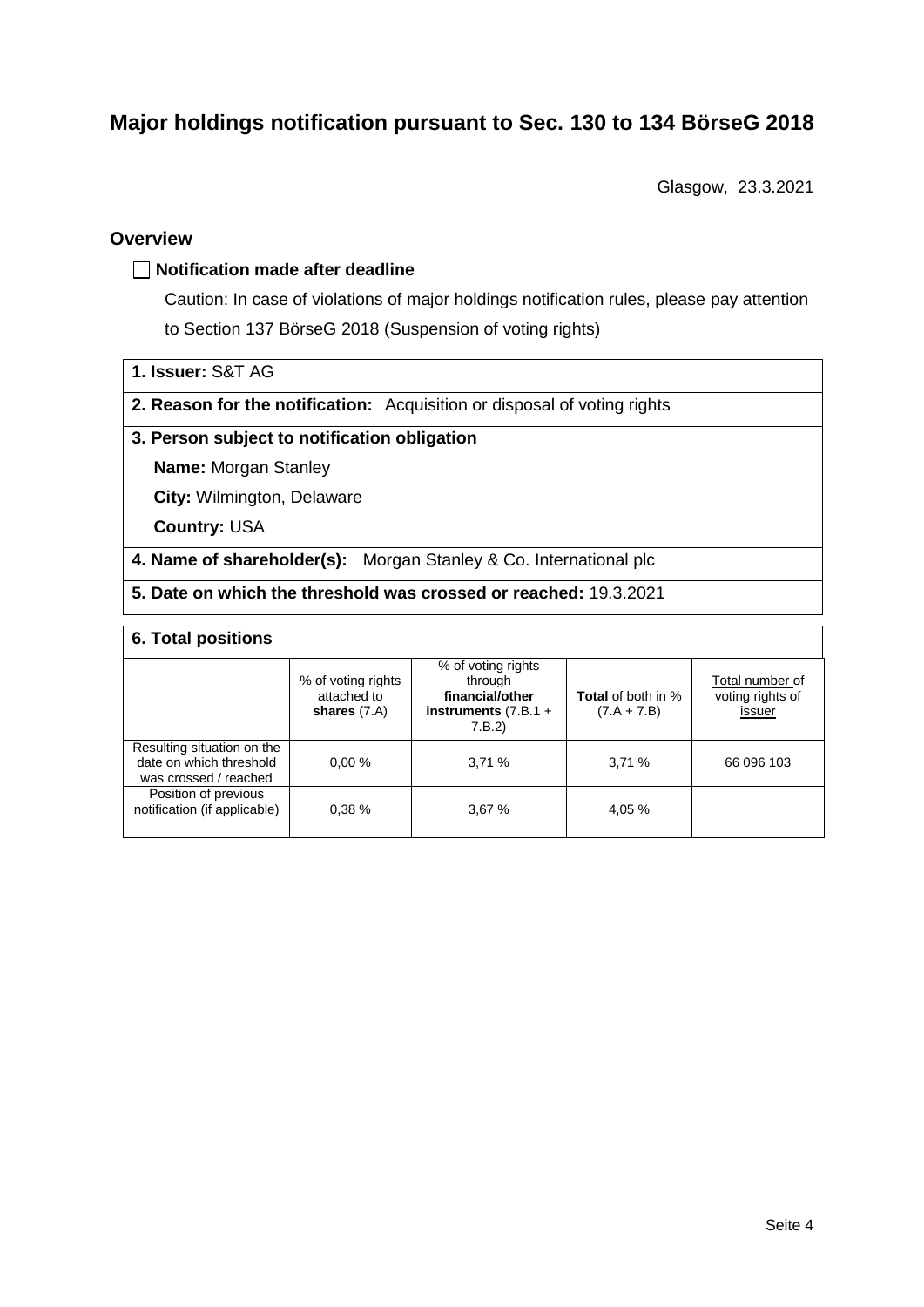## **Details**

### **7. Notified details of the resulting situation:**

| A: Voting rights attached to shares |                                           |                                      |                                    |                                      |  |  |  |
|-------------------------------------|-------------------------------------------|--------------------------------------|------------------------------------|--------------------------------------|--|--|--|
|                                     | Number of voting rights                   |                                      | % of voting rights                 |                                      |  |  |  |
| <b>ISIN Code</b>                    | <b>Direct</b><br>(Sec 130 BörseG<br>2018) | Indirect<br>(Sec 133 BörseG<br>2018) | Direct<br>(Sec 130 BörseG<br>2018) | Indirect<br>(Sec 133 BörseG<br>2018) |  |  |  |
| AT0000A0E9W5                        | 0                                         | 546                                  | 0.00%                              | 0.00%                                |  |  |  |
| <b>SUBTOTAL A</b>                   | 546                                       |                                      |                                    | 0.00%                                |  |  |  |

| B 1: Financial / Other Instruments pursuant to Sec. 131 para. 1 No. 1 BörseG 2018 |                        |                     |                                                                                      |                    |  |  |
|-----------------------------------------------------------------------------------|------------------------|---------------------|--------------------------------------------------------------------------------------|--------------------|--|--|
| Type of instrument                                                                | <b>Expiration Date</b> | Exercise Period     | Number of voting<br>rights that may be<br>acquired if the<br>instrument is exercised | % of voting rights |  |  |
| Right of recall over<br>securities lending<br>agreements                          | at any time            | at any time         | 2 125 436                                                                            | 3.22%              |  |  |
|                                                                                   |                        | <b>SUBTOTAL B.1</b> | 2 125 436                                                                            | 3.22%              |  |  |

| B 2: Financial / Other Instruments pursuant to Sec. 131 para. 1 No. 2 BörseG 2018 |                                     |                    |                               |                            |                       |  |
|-----------------------------------------------------------------------------------|-------------------------------------|--------------------|-------------------------------|----------------------------|-----------------------|--|
| Type of instrument                                                                | Expiration<br>Date                  | Exercise<br>Period | Physical /<br>Cash Settlement | Number of<br>voting rights | % of voting<br>rights |  |
| <b>Equity Swap</b>                                                                | 21.01.2022                          | at any time        | Cash                          | 324 427                    | 0.49%                 |  |
| <b>Retail Structured</b><br>Product                                               | From<br>06.08.2068 to<br>19.09.2068 | at any time        | Cash                          | 3 0 4 5                    | 0.00%                 |  |
|                                                                                   |                                     |                    | <b>SUBTOTAL B.2</b>           | 327 472                    | 0.50%                 |  |